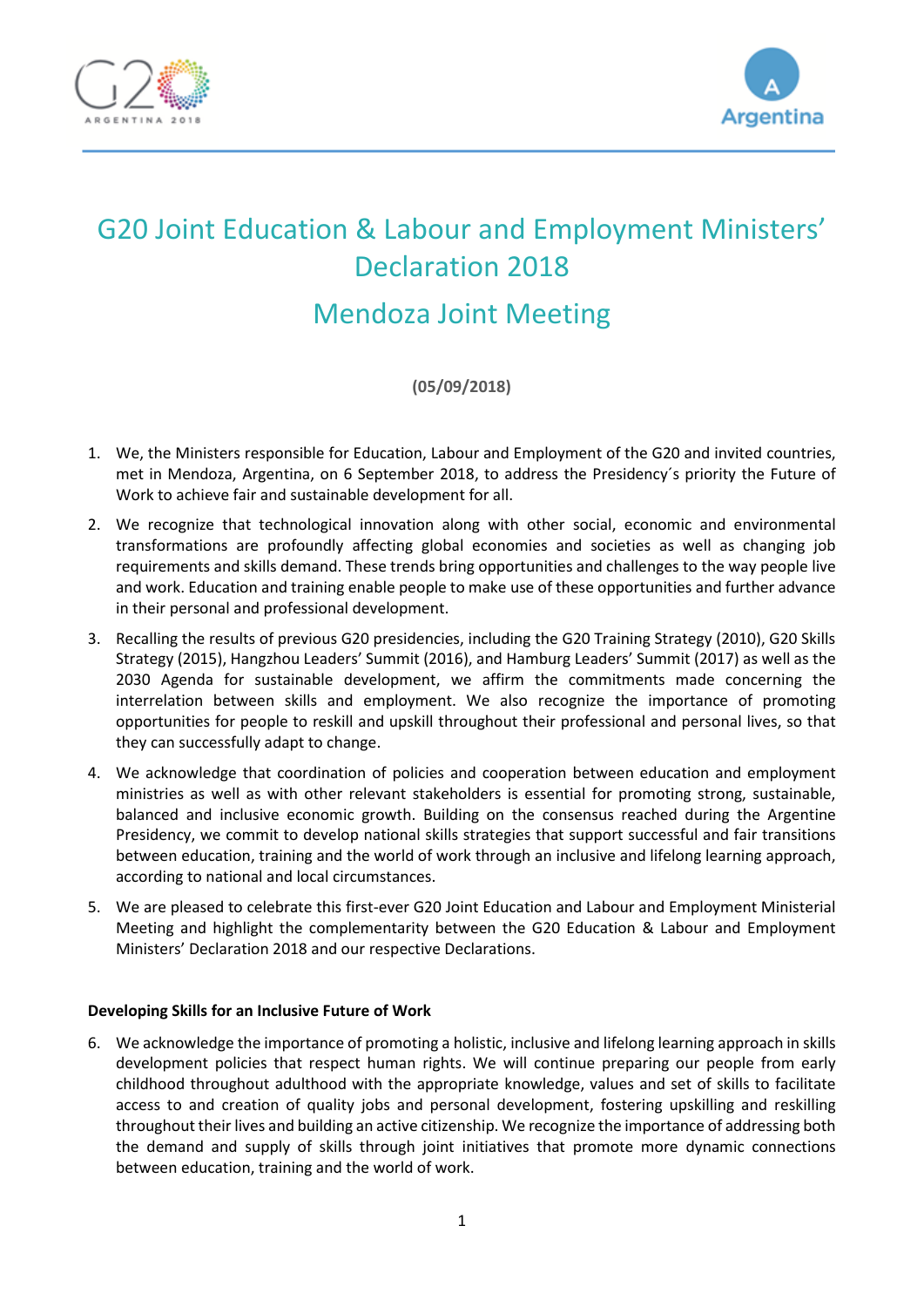



- 7. We recognize that strong foundation skills are the basis for acquiring other relevant skills. It is key to develop 21st century skills, including digital skills, given their increasing importance and demand in both existing and emerging jobs. We endorse skills development that incorporates adaptability, resilience and learning to learn as a means of ongoing and inclusive upskilling and reskilling in a context of continuous change.
- 8. Robust education and training systems promote access to better jobs, salaries and quality of life. We must prioritize skills development among vulnerable and underrepresented groups, which are at higher risk of exclusion and marginalization. We commit to addressing disparities and inequalities through policies that ensure inclusive and equitable opportunities for all.
- 9. It is a priority for G20 countries to reduce gender gaps, widen access to education and skills across all ages, and strengthen women empowerment, by increasing their participation in labour markets and society fostering equal conditions.

### **Improving Skills Governance through a Whole-of-Government and Multi-Stakeholder Approach**

- 10. Skills development is a cross-cutting matter and a shared responsibility. Therefore, effective policy implementation and governance require the adoption of a whole-of-government and multi-stakeholder approach, in which all relevant public, private and social actors participate in continuous dialogue and joint actions. Intra-governmental cooperation and social dialogue encourage the development of policies that are mutually reinforcing and inclusive of diverse perspectives.
- 11. School-to-work transition is a persistent challenge across many G20 countries. We should continue working to reduce obstacles and build bridges between education, training systems and the world of work. It is essential to promote opportunities for youth to transition to employment including vocational education, mentoring, career guidance, apprenticeships, internships, first-employment programs, and attractive career pathways for young professionals.
- 12. We recognize the importance of designing skills policies that are evidence-based, adaptable to changes, innovative, and that increase equity and quality learning. In that regard, social dialogue and consultation of civil society are key in this this process. We therefore endorse the G20 Guidelines on Skills for an Inclusive Future of Work (Annex 1).

#### **Way Forward**

- 13. We will address our commitments in this Declaration and the guidelines in its Annex. We welcome the collaboration of the Education Working Group and Employment Working Group with the Digital Economy Task Force and the Development Working Group, and commit to continuing to foster dialogue among G20 work streams.
- 14. We appreciate the expertise provided by the ILO, UNESCO, OECD and the World Bank, including reports on key issues, and the role and cooperation of the Business 20 and Labour 20. We are also grateful for the dialogue held with Civil 20, Women 20, Youth 20 and Think 20. We will continue building upon the valuable inputs of the International Organizations and engagement groups at future meetings.
- 15. We will submit this Declaration to the G20 Leaders' Summit to be held in Buenos Aires on 30 November – 1 December 2018. We commit to continuing our work and taking the steps necessary to build solid bridges between education, training and employment.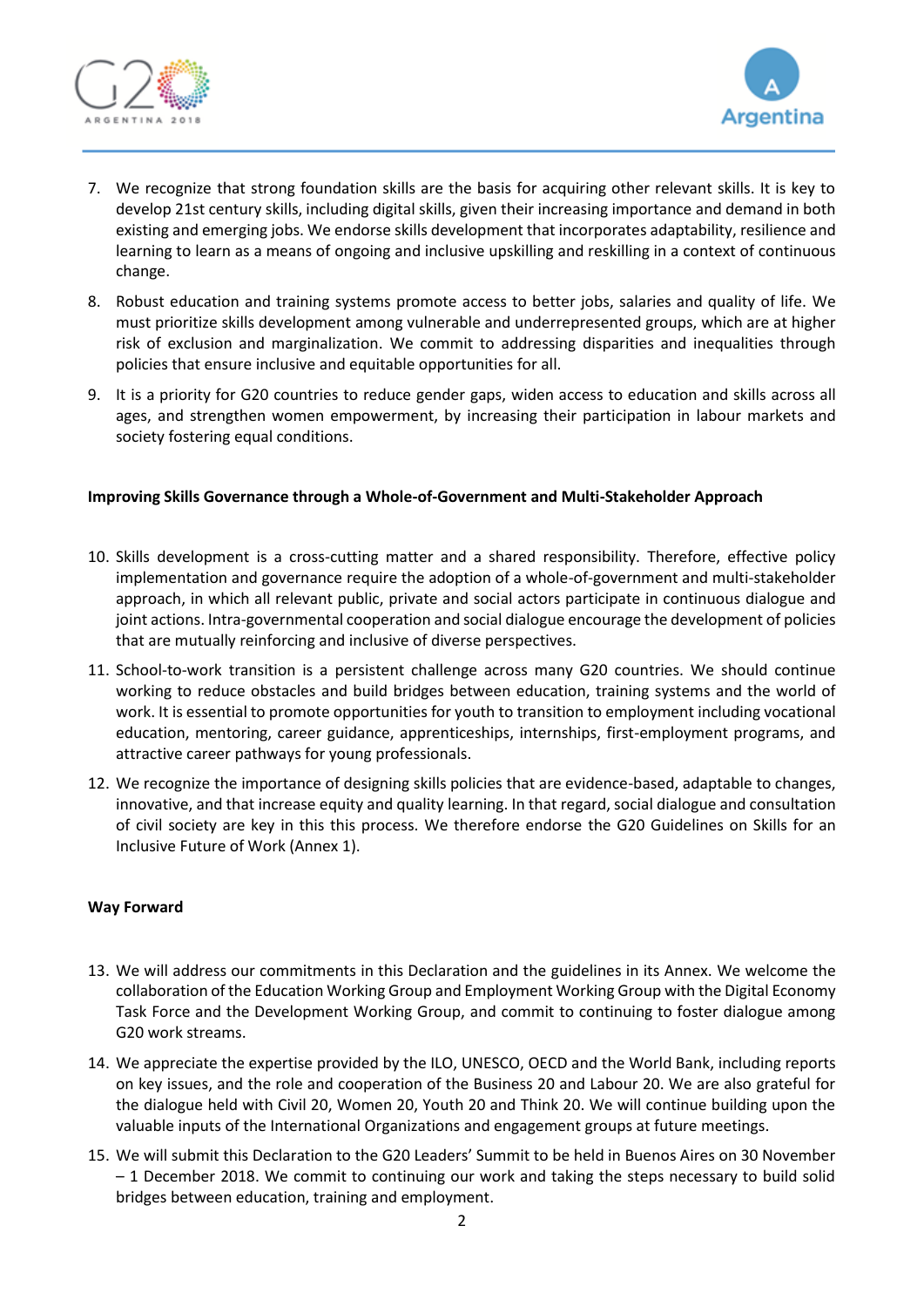



# Annex 1

# *G20 Guidelines on Skills for an Inclusive Future of Work*

In order to support the implementation of measures across a range of policies that increase skills development for an inclusive and equitable Future of Work, we endorse, taking into account respective national circumstances, the following guidelines:

### **Developing Skills for an Inclusive Future**

- 1. Promoting the acquisition of strong foundation skills, including numeracy and literacy for all children and youth; and assisting low skilled adults in need of stronger foundation skills.
- 2. Fostering 21<sup>st</sup> century skills including critical thinking, creativity, problem solving, communication, flexibility and collaboration skills that enable adaptability and resilience to the changing nature of work.
- 3. Promoting entrepreneurial skills including leadership, initiative taking, sustainability, organizational development and innovation, as entrepreneurship can facilitate job creation, economic growth and social cohesion.
- 4. Fostering STEAM (*Science, Technology, Engineering, the Arts and Mathematics)* skills in order to emphasize the integration of fields of knowledge with creativity.
- 5. Encouraging the enhancement of digital literacy and digital skills such as programming, big data analysis, coding and robotics in education and work environments as age appropriate.
- 6. Encouraging strategies that apply digital technologies in education and on-the-job-training to upgrade employees' digital skills taking into account individuals and enterprises' needs in order to address regional disparities in access to services.
- 7. Promoting Technical and Vocational Education and Training to improve employability and access to quality jobs, combined with active labour market policies and public and private employment services.
- 8. Improving teachers' and trainers' competencies and skills through professional development opportunities enabling them to deliver high-quality and up-to-date teaching with technology.
- 9. Supporting schools and training institutions with appropriate infrastructure, administrative capacity and resources necessary to successfully develop 21st century skills among people of all ages.
- 10. Strengthening and further developing lifelong-learning systems that provide continuous opportunities of upskilling and reskilling for adults.
- 11. Encouraging ongoing career counselling and job-placement services to all individuals, not only in education institutions but also for the employed, unemployed and those in the informal sector.
- 12. Harnessing the full potential of technological advances to improve learning outcomes and employability for vulnerable and underrepresented groups by making education and training systems more accessible and providing the necessary support to all learners according to their needs.